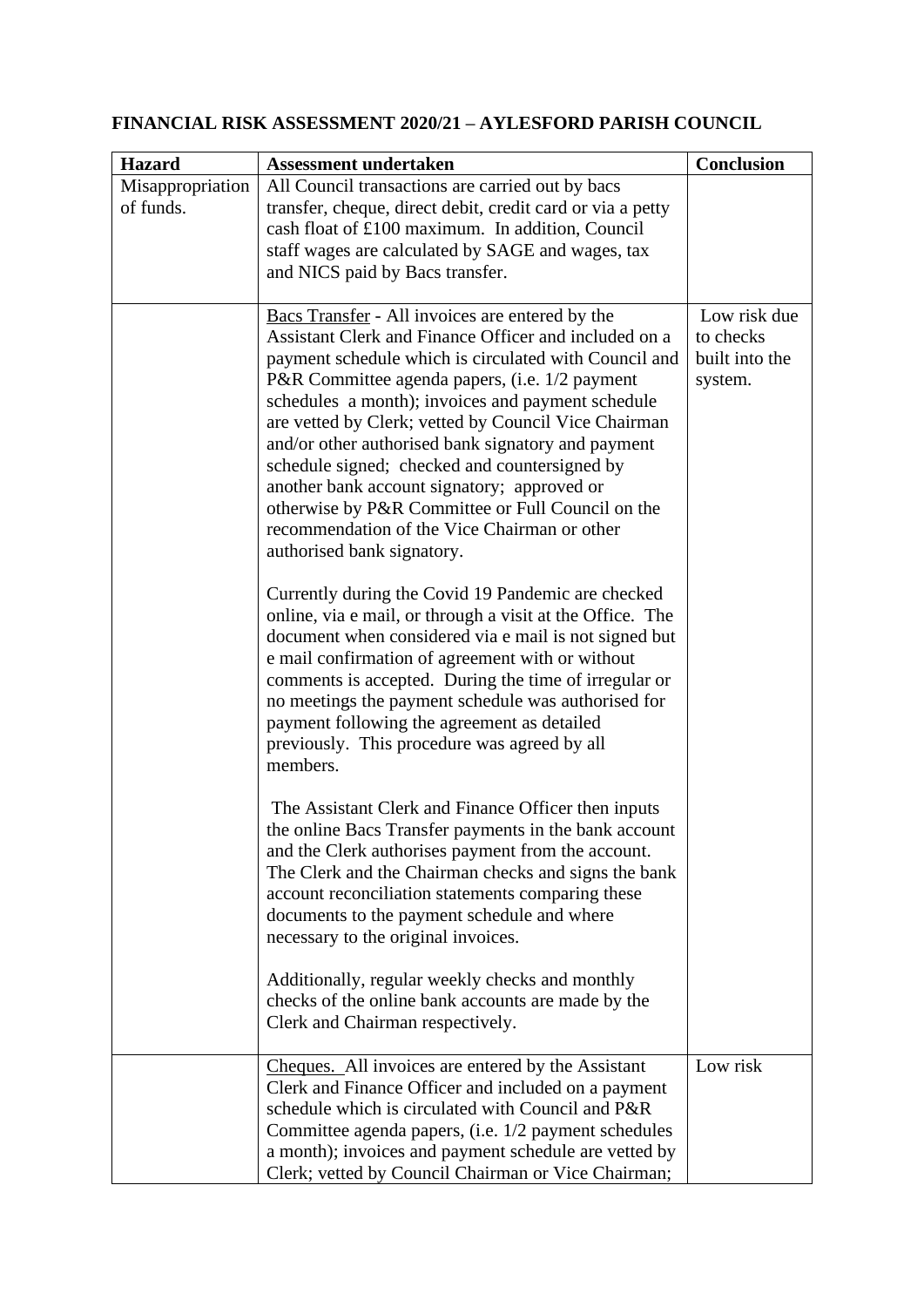| approved or otherwise by P&R Committee or Full<br>Council on the recommendation of the Chairman or<br>Vice Chairman; and if approved by the meeting,<br>countersigned by another bank account signatory.<br>During the current pandemic the procedures for<br>approval as detailed for Bacs transfer is also relevant<br>for cheques.<br>Late payments - Invoices that arrive at the office after<br>the payment schedule has circulated normally have to<br>wait until the next payment schedule. However, if a<br>prompt payment is desirable, e.g. for a small business,<br>then a late list of payments is prepared and tabled at<br>the Council or P&R meeting. All the standard checks<br>for Bacs Transfer and cheques are followed except that<br>members are unable to look at late payments before the<br>meeting itself. As a post facto safeguard all the late<br>payments are included at the beginning of the<br>subsequent payment schedule. | Low risk |
|-------------------------------------------------------------------------------------------------------------------------------------------------------------------------------------------------------------------------------------------------------------------------------------------------------------------------------------------------------------------------------------------------------------------------------------------------------------------------------------------------------------------------------------------------------------------------------------------------------------------------------------------------------------------------------------------------------------------------------------------------------------------------------------------------------------------------------------------------------------------------------------------------------------------------------------------------------------|----------|
| Direct debit. These are included at the end of each<br>payment schedule. The originating invoice is vetted<br>each time a payment is made by the Assistant Clerk<br>and Finance Officer, Clerk, Chairman (Vice)<br>Chairman) and subsequently the Council or P&R<br>meeting. The disadvantage of direct debit is that all of<br>the vetting etc. takes place after the event. However,<br>this is the same downside as for all direct debits and is<br>worth it for their extra convenience.<br>During the current pandemic the procedures for<br>approval as detailed for Bacs transfer is also relevant<br>for direct debit.                                                                                                                                                                                                                                                                                                                              | Low risk |
| <b>Staff Wages.</b> Wages are calculated monthly by the<br>Assistant Clerk and Finance Officer, and signed off by<br>the Clerk, from annual rates agreed by the Council.<br>Overtime is calculated by daily time sheets or regular<br>overtime for maintenance staff or by claim forms for<br>occasional overtime by office staff. All wages and<br>time sheets are vetted in the same way as invoices and<br>wage bills for individual staff members are shown at<br>the end of the monthly cheque list. SAGE is used to<br>calculate tax and NICS and Bacs transfer for the<br>payment of salaries, tax and NICS.                                                                                                                                                                                                                                                                                                                                         | Low risk |
| Petty Cash. Petty cash is used for small or urgent<br>purchases, e.g. Kent Messenger (small), tools (urgent).<br>Most goods and services are purchased on account.                                                                                                                                                                                                                                                                                                                                                                                                                                                                                                                                                                                                                                                                                                                                                                                          | Low risk |